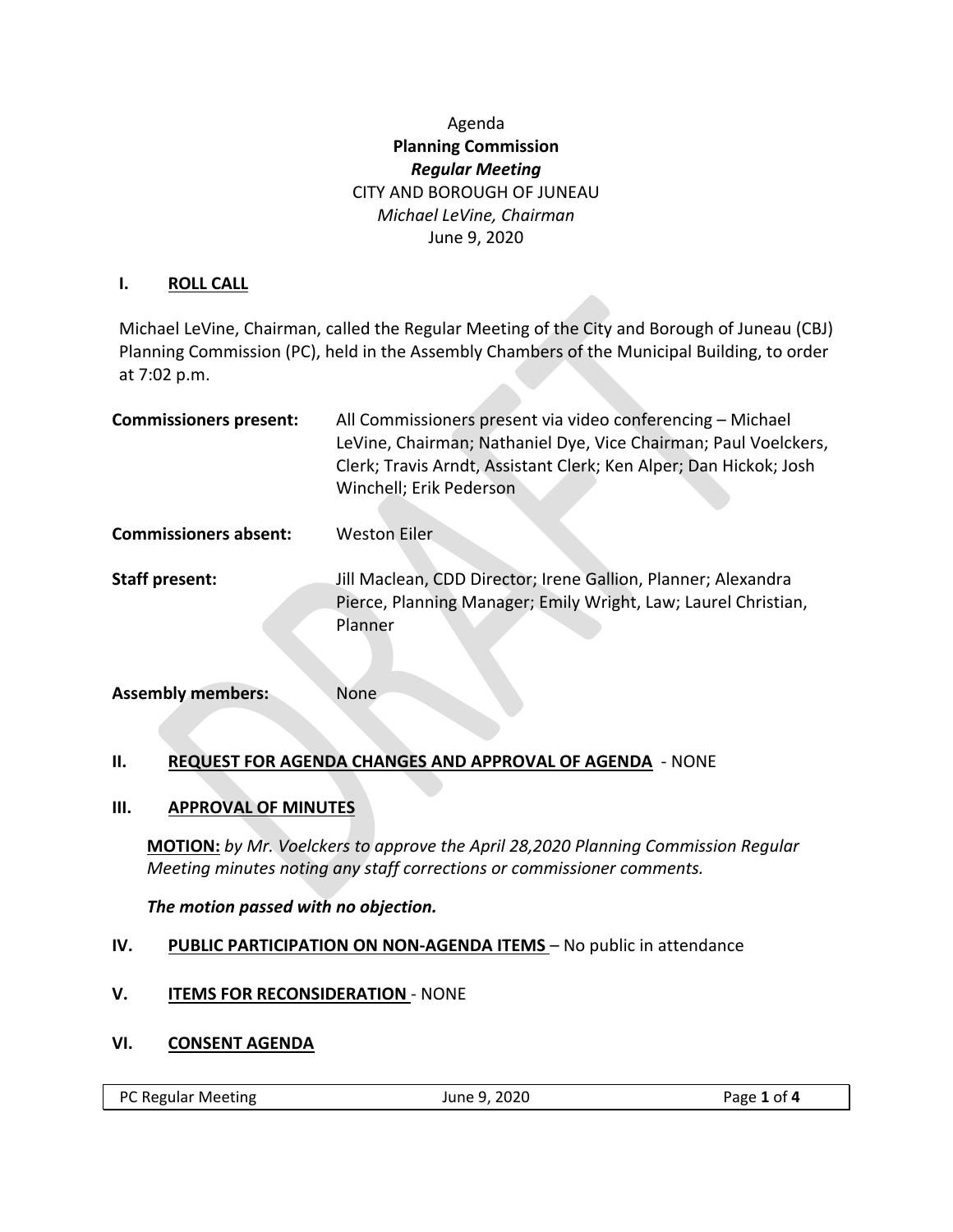| <b>USE2020 0010:</b> | Modification of USE2017 0010 to expand existing marijuana |
|----------------------|-----------------------------------------------------------|
|                      | manufacturing                                             |
| Applicant:           | ForgetMeNot, Inc.                                         |
| Location:            | 8505 Old Dairy Road                                       |

#### **Staff Recommendation**

Staff recommends the Planning Commission adopt the Director's analysis and findings and **APPROVE WITH CONDITIONS** the requested Conditional Use Permit. The permit would allow the expansion of an existing marijuana manufacturing facility within the existing building.

The approval is subject to the following conditions:

- 1. USE2020 0010 (marijuana manufacturing) and USE2020 0011 (marijuana cultivation) will each expire on August 22, 2022, unless the Valley Lumber parking agreement (Attachment C) is renewed or another parking plan which conforms with CBJ Code 49.40.210 and 49.40.220 is accepted, as determined by the CBJ Community Development Department.
- 2. All waste containing marijuana product shall be stored in a locked enclosure until transported to the CBJ landfill.
- 3. Prior to the issuance of a building permit, the applicant shall submit a revised screening plan to CDD that demonstrates compliance with CBJ 49.65.1245(a)(4).

**MOTION:** *by Mr. Dye to accept staff's findings, analysis, and recommendations, and approve USE2020 0010 with a change to page 17 – listing the required setbacks as 10 feet on each side rather than 0 feet on each side.*

*The motion passed with no objection.*

| <b>USE2020 0011:</b> | Modification of USE2017 0012 to expand existing marijuana |
|----------------------|-----------------------------------------------------------|
|                      | cultivation                                               |
| Applicant:           | ForgetMeNot, Inc.                                         |
| Location:            | 8505 Old Dairy Road                                       |

#### **Staff Recommendation**

Staff recommends the Planning Commission adopt the Director's analysis and findings and **APPROVE WITH CONDITIONS** the requested Conditional Use Permit. The permit would allow the expansion of an existing marijuana cultivation facility within the existing building.

The approval is subject to the following conditions:

1. USE2020 0010 (marijuana manufacturing) and USE2020 0011 (marijuana cultivation) will each expire on August 22, 2022, unless the Valley Lumber parking agreement (Attachment C) is renewed or another parking plan which conforms with CBJ Code 49.40.210 and 49.40.220 is accepted, as determined by the CBJ Community Development Department.

|  | PC Regular Meeting | June 9, 2020 | Page 2 of 4 |
|--|--------------------|--------------|-------------|
|--|--------------------|--------------|-------------|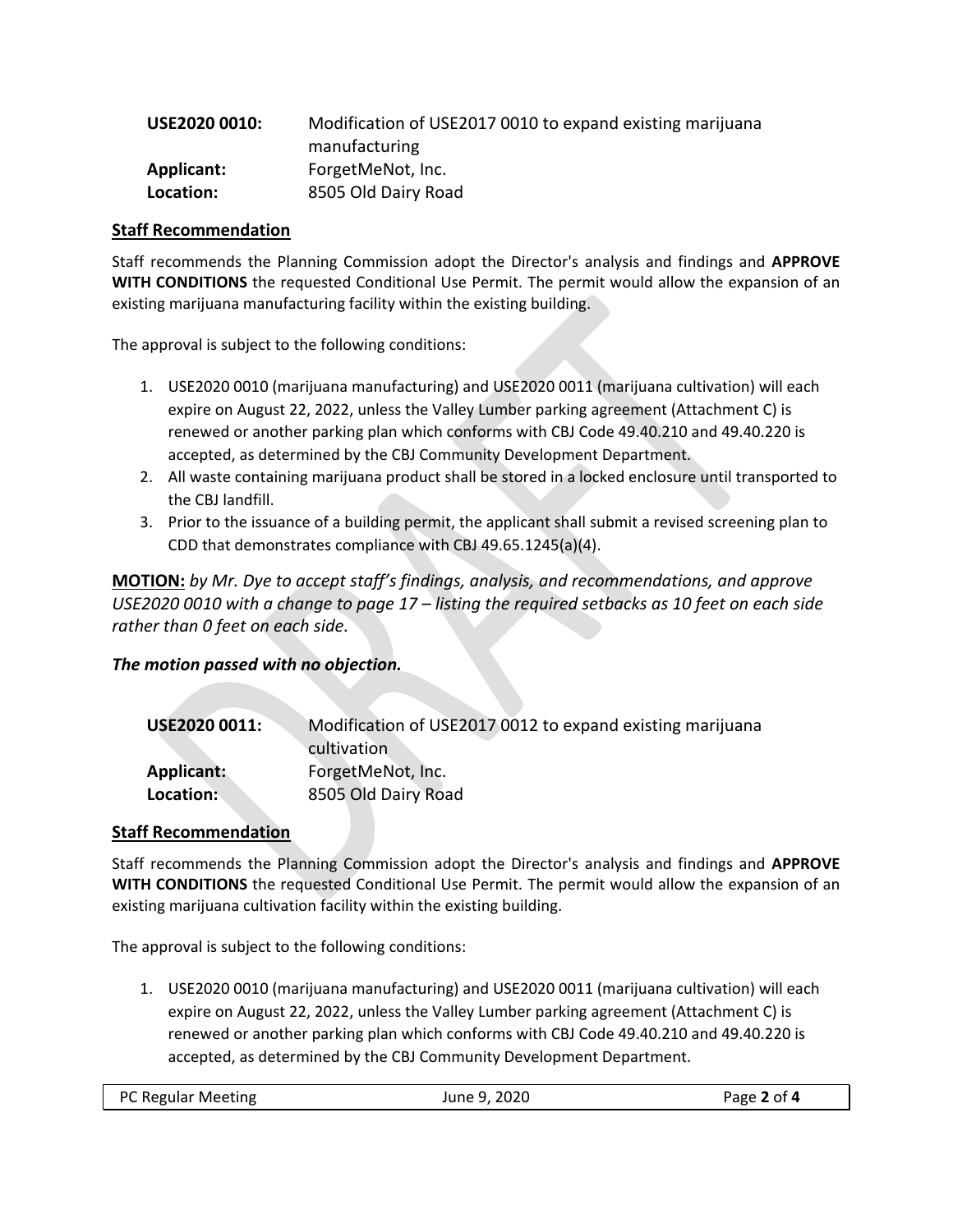- 2. All waste containing marijuana product shall be stored in a locked enclosure until transported to the CBJ landfill.
- 3. Prior to the issuance of a building permit, the applicant shall submit a revised screening plan to CDD that demonstrates compliance with CBJ 49.65.1245(a)(4).

**MOTION:** *by Mr. Dye to accept staff's findings, analysis and recommendations and approve USE2020 0011.* 

### *The motion passed with no objection.*

- **VII. UNFINISHED BUSINESS** NONE
- **VIII. REGULAR AGENDA** NONE
- **IX. BOARD OF ADJUSTMENT** NONE
- **X. OTHER BUSINESS** NONE

### **XI. STAFF REPORTS**

Ms. Maclean reported:

- Staff and Mr. LeVine attended the Glory Hall and SAIL Conditional USE Permit Neighborhood Meeting on June 2<sup>nd</sup>. There were about 55 attendees at the virtual meeting. That permit and parking waiver will be before the Commission at the July 14 meeting.
- Auke Bay neighborhood meeting; Blue Print, HRAC and JCOS are back up and running and will begin meeting again via virtual meeting format
- Mr. Pederson is the liaison to the JCOS
- Assembly passed the budget with cuts to CDD, including the loss of two full-time positions and the Comprehensive Plan for FY21. They will start that again in FY22.
- Next meeting is June 23.
- July meetings will be long ones. July meeting dates are July 14 and July 28
- Please inform staff if you have travel upcoming

The Assembly has tasked the commission with looking into Parking and has expressed interest in scheduling a joint Commission/Assembly meeting in the not too far future.

Mr. LeVine suggested this topic go to the Title 49 committee and encouraged the other commissioners to attend the Title 49 meetings to keep abreast of that topic and move it smoothly.

Mr. LeVine asked the members to review the new staff report formats and to send suggestions and comments to Mr. Voelckers so he can consolidate them and forward them to CDD Staff as they work to streamline the staff report template.

|  | PC Regular Meeting | June 9, 2020 | Page 3 of 4 |
|--|--------------------|--------------|-------------|
|--|--------------------|--------------|-------------|